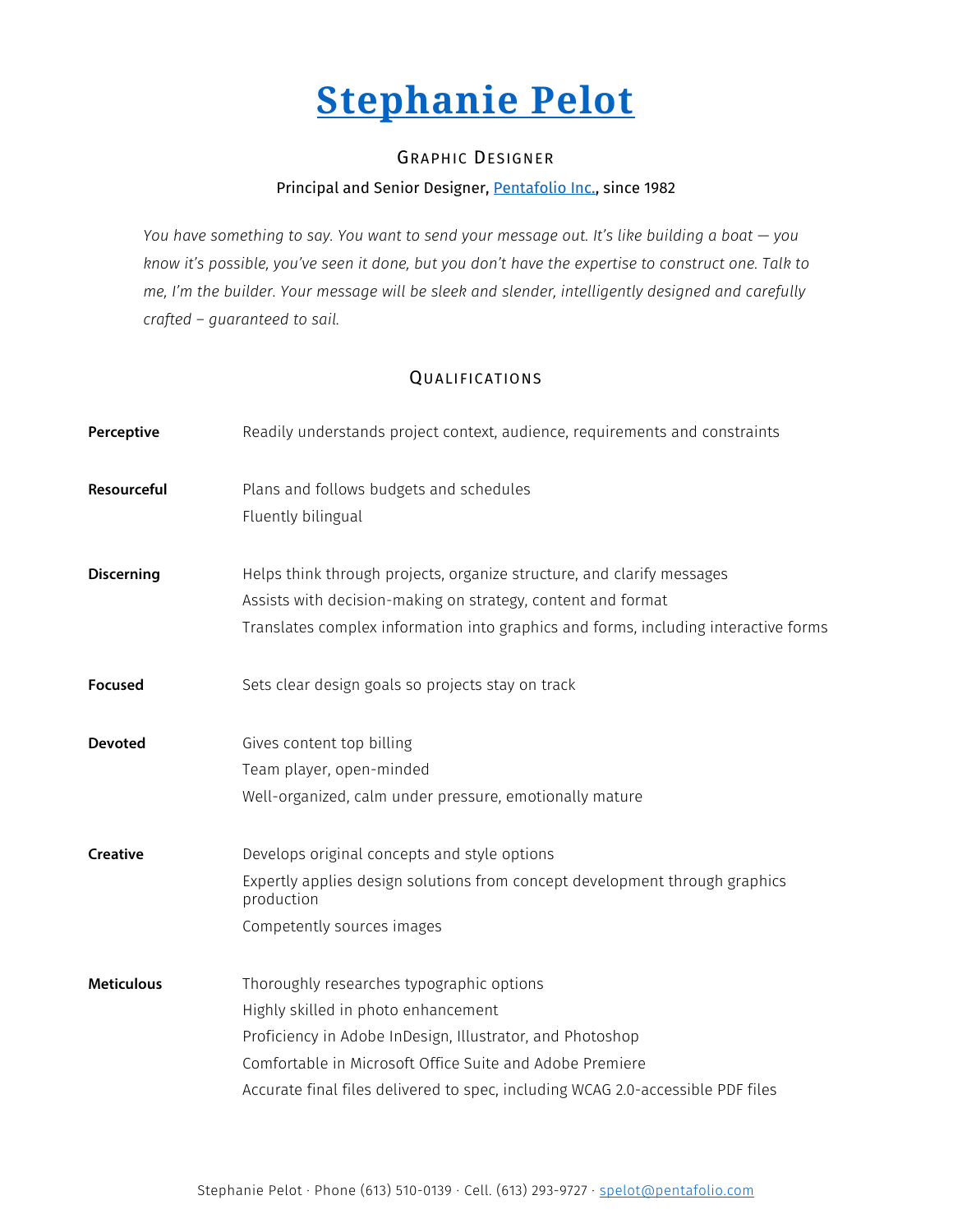## MILESTONE PROJECTS

*I am comfortable working on design projects of all sizes, from modest business cards to interactive DVDs. The projects presented here are some that allowed me to grow my professional skills.*





## [La transition postsecondaire](http://transitionpostsecondaire.collegelacite.ca/) website, Collège La Cité, 2016

Web-based high school course to prepare senior students for transition after graduation.

When we were approached for this project, the client had an objective but very little content. I proposed the site's concept, selected content from interviews, edited videos, and developed the site's structure and graphic design.

[Soutenir les personnes aidantes](https://vimeo.com/110818304) *video*, Alliance des femmes de la francophonie canadienne, 2009

This DVD contains a 20-minute documentary video on caregivers in minority francophone communities across Canada and 5 video reports on community initiatives.

For this project I managed the production schedule, designed the visual identity, developed an interview grid, conducted interviews, transcribed and selected excerpts, developed the scenario, edited the videos, designed the menu, and translated for English subtitling (in 2012).

[Web capsules,](http://www.media.pentafolio.com/video/lacitecapsules/index.html) La Cité collégiale and the Consortium national de la santé, 2009

Interviews, video editing, graphic design and interface design of ten multimedia capsules to promote health-related programs taught at this French-language college.



#### [Vertdire](http://media.pentafolio.com/interactivite/greenspill/vertdire.html) *–* [Greenspill,](http://media.pentafolio.com/interactivite/greenspill/greenspill.html) Pentafolio, 2007-2008

Concept development, graphic design, video editing and page makeup of French and English demo issues of an interactive webzine showcasing individuals who have taken action to lessen their environmental footprint.

*Activité physique en salle de classe*, Conseil des écoles catholiques de langue française du Centre-Est and Conseil scolaire de district catholique de l'Est ontarien, 2006

Three DVDs developed for elementary school students as part of the Daily Physical Activity Program in Ontario schools. Each DVD contained seven 20-minute videos with different themes, in versions adapted to grades 1-3, 4-6 and 7-8.

Artistic direction, collaboration on theme and scenario development, graphic design, and photo collages for video backgrounds.



[The Magnificent 16,](http://stephaniepelot.ca/en/portfolio/10-Magnificent-16/) Rebel Eagle Productions, 2005

Interactive DVD-ROM on personality types, according to Carl Jung's theory adapted by Myers and Briggs, with an animated presentation of each of the 16 types and interactive menus leading to video interview excerpts and text presentations.

Managed production schedule, guided client in structuring content to suit available technology, translated personality types to graphic presentations in close collaboration with client, designed menu screens, produced graphic elements for animations, and designed packaging and website.